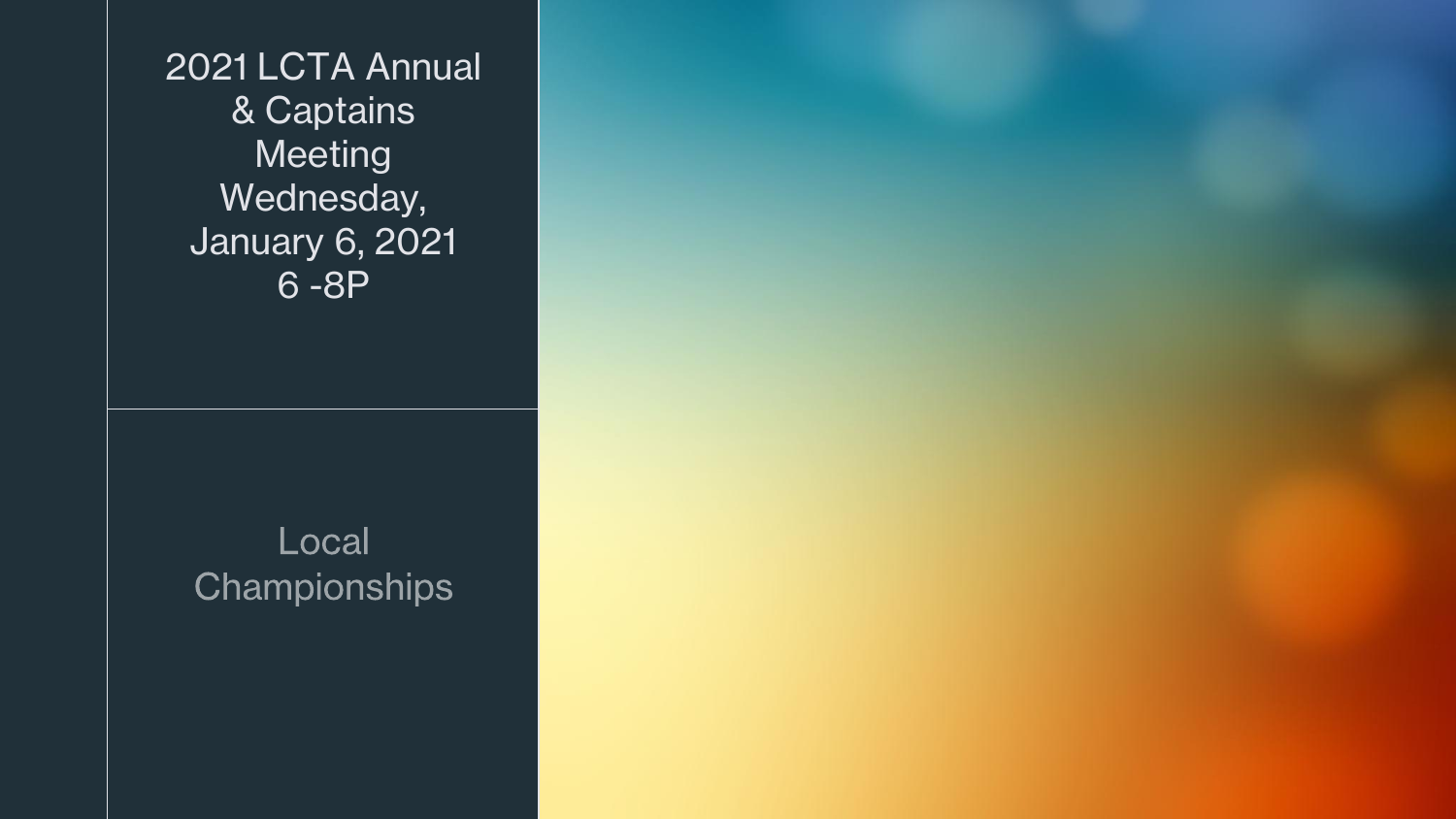## **Local Championships**

- In past Spring seasons, LCTA has run a (2) week Local Championships that included (2) Low  $*$ Country facilities with multiple rounds of round robin play.
- While Covid-19 cases continue to grow in the Low Country, LCTA wants our players and  $*$ facilities to know that we are doing everything that we can to offer safe league play.
- It has been decided that we will not run our traditional Local Championships format for the  $*$ 2021 Spring season.
- Instead, we will run a single elimination Local Championship for the 2021 Spring season.  $*$
- 2021 LCTA Local League Regulations will reflect the Local Championship format.  $\ast$ 
	- How does this affect your teams?  $*$
	- Who and What isn't affected by this change?  $*$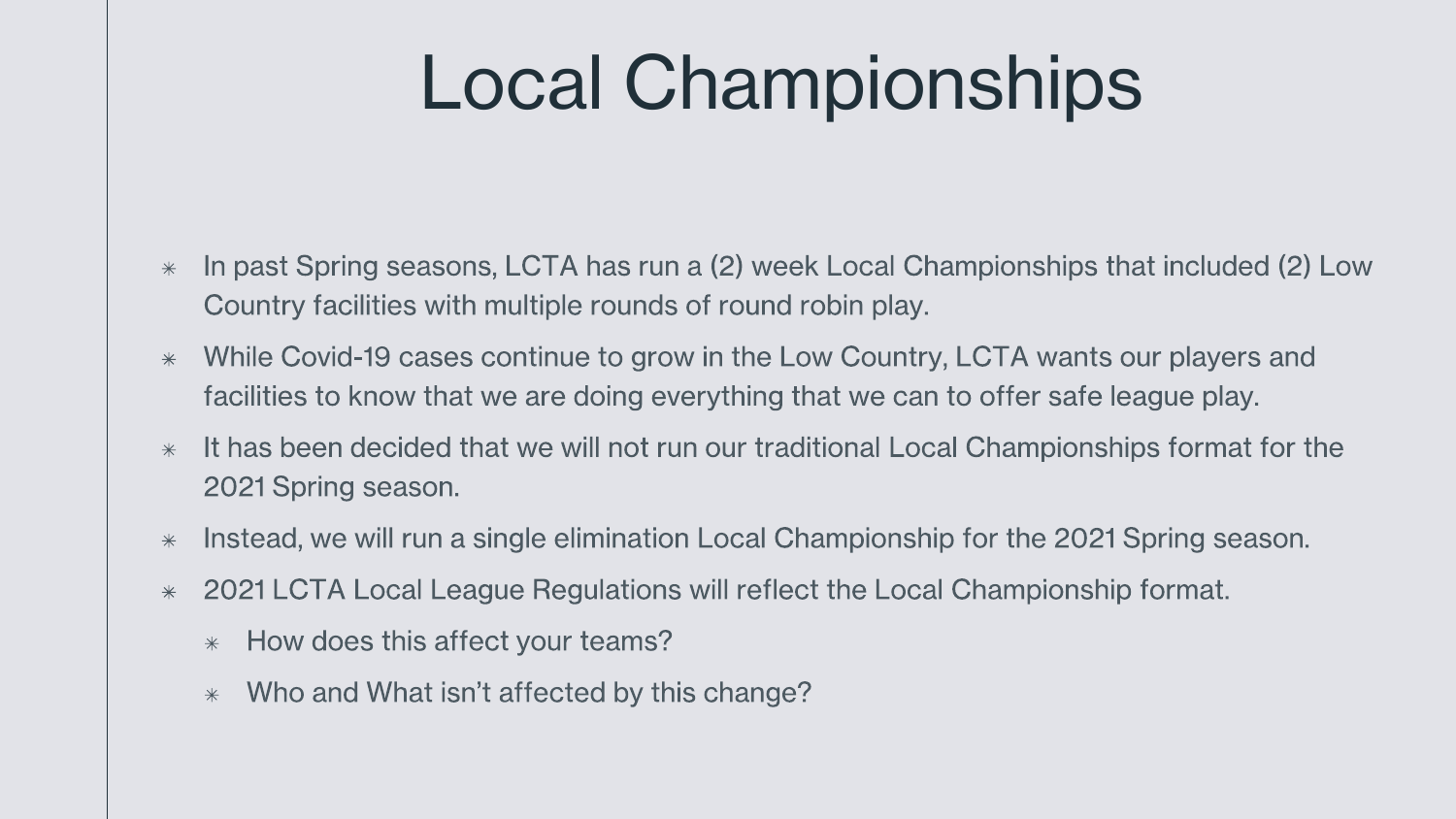## How does this affect your teams?

- USTA SC regulation 2.02B(1)(b): Flights with (16) teams or more will receive (2) invitations to State Championships.
- $*$  If your team is in a Flight that has (2) or more sub-flights, the top team in each sub-flight will participate in the single elimination Local Championship. Each team will receive an alpha designation and the alpha designations will be drawn from a receptacle.
	- $*$  If there are (2) sub-flights, the top team in each sub-flight will play a single elimination match to determine which team will advance to the State Championships.
	- $*$  If there are (3) sub-flights, (2) teams will be chosen to play, and the third team will have a BYE.
	- $*$  The winner of the first match will play the team with the BYE and the winner of that match will advance to the State Championships.
	- $*$  If there are (4) sub-flights, the top (4) teams will be paired to play a single elimination match.
	- $*$  The winners of the (2) single elimination matches will play for an opportunity to advance to the State Championships.